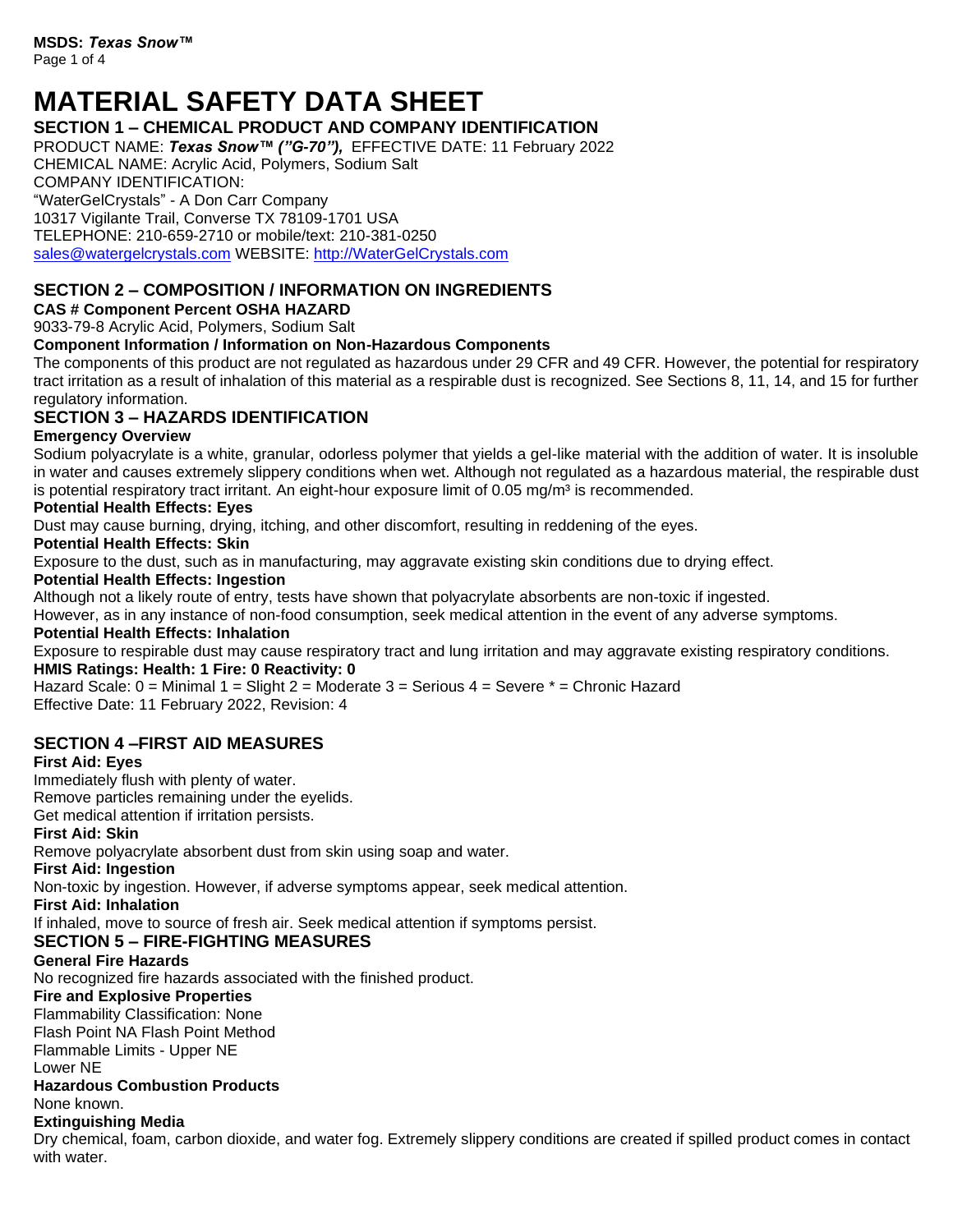**MSDS:** *Texas Snow™*

Page 2 of 4

#### **Fire Fighting Instructions**

Firefighters should wear full protective clothing including self-contained breathing apparatus.

**NFPA Ratings: Health: 1 Fire: 0 Reactivity: 0**

Hazard Scale: 0 = Minimal 1 = Slight 2 = Moderate 3 = Serious 4 = Severe \* = Chronic Hazard **SECTION 6 – ACCIDENTAL RELEASE MEASURES**

# **Containment Procedures**

Sweep or vacuum material when possible and shovel into a waste container.

#### **Clean up procedures**

Use caution after contact of product with water, as extremely slippery conditions will result. Residuals may be flushed with water into the drain for normal wastewater treatment. This is a non-hazardous waste suitable for disposal in an approved solid waste landfill.

#### **Evacuation Procedures**

None required.

#### **Special Procedures**

Avoid respirable dust inhalation during clean up. Wear appropriate respirator.

# Effective Date: 11 February 2022, Revision: 4

#### **SECTION 7 – HANDLING AND STORAGE**

#### **Handling**

Handle as an eye and respiratory tract irritant.

#### **Storage**

Store in a dry, closed container.

#### **SECTION 8 – EXPOSURE CONTROL / PERSONAL PROTECTION**

#### **Exposure Guidelines**

#### **A: General Product Information**

This product is not regulated as a hazardous material. However, the manufacturer recognizes the potential for respiratory tract irritation and recommends an eight-hour exposure limit of 0.05 mg/m<sup>3</sup>.

#### **B: Component Exposure Limits**

No information available.

#### **Engineering Controls**

Provide local exhaust ventilation to maintain worker exposure to less than 0.05 mg/m<sup>3</sup> over an eight-hour period.

#### **PERSONAL PROTECTIVE EQUIPMENT**

**Personal Protective Equipments: Eyes/Face**

Wear safety glasses with side shields or goggles.

### **Personal Protective Equipments: Skin**

Use impervious gloves when handling the product in the manufacturing environment.

#### **Personal Protective Equipments: Respiratory**

Wear respirator with a high efficiency filter is particulate concentration in the work area exceeds 0.05 mg/m<sup>3</sup> over an eight hour time period.

#### **Personal Protective Equipments: General**

Obey reasonable safety precautions and practice good housekeeping. Wash thoroughly after handling.

#### **SECTION 9 – PHYSICAL AND CHEMICAL PROPERTIES**

Appearance/Odor White Granular Powder, no odor

Specific Gravity (Bulk Density) 0.62 – 0.74 g/ml

Melting Point > 330 ºC

Solubility in Water Swells in water

Auto-Ignition Temperature > 400 ºC

# **SECTION 10– STABILITY AND REACTIVITY**

#### **Chemical Stability**

This material is chemically stable under normal and anticipated storage and handling conditions.

#### **Chemical Stability: Conditions to Avoid**

Store protected from moisture. Keep away from heat and sources of ignition.

**Incompatibility**

# None

### **Hazardous Decomposition Products**

Decomposition above 200 ºC.

**Hazardous Polymerization**

#### Will not occur.

Effective Date: 11 February 2022, Revision: 4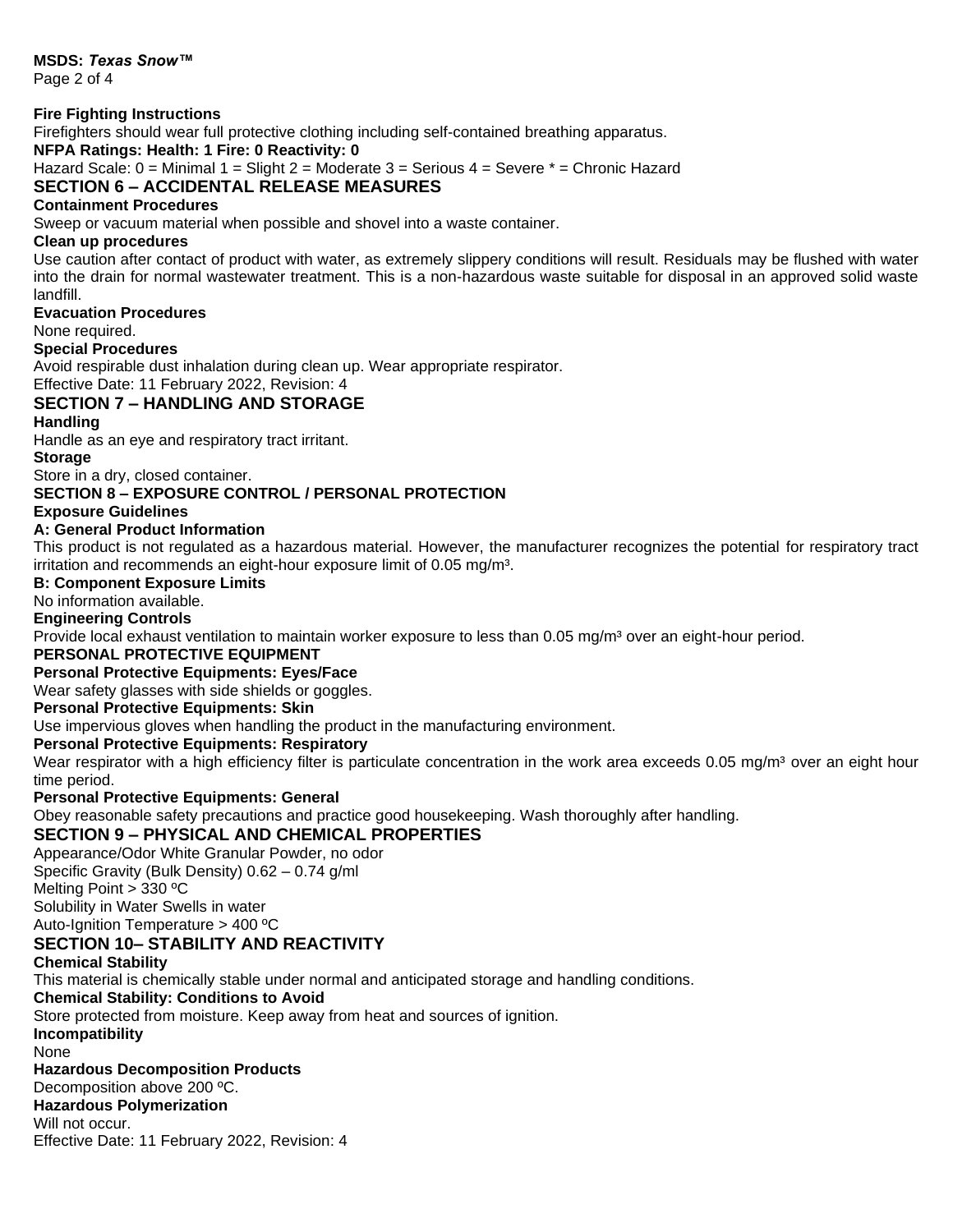# **SECTION 11 – TOXICOLOGICAL INFORMATION**

#### **Acute and Chronic Toxicity**

# **A: General Product Information:**

Corrosiveness None<sup>1</sup> Acute oral toxicity: LD<sub>50</sub> rat > 2000 mg/kg<sub>1</sub> Skin irritation: Not an irritant (human, rabbit) 1 Eye irritation: Not an irritant (rabbit) 1

Vaginal Mucosal Irritation Not an irritant (dog) <sup>1</sup>

Ames Mutagenicity Test Non-mutagenic<sup>1</sup>

Skin Contact sensitization Non-sensitizing (rat) 1 Symptoms of Exposure Dust may cause eye, nasal, or bronchial irritation

Cytotoxicity Non-cytotoxic (L929 cell)

 $1 =$  data of contracted outside laboratory

#### **Carcinogenicity:**

#### **Component Carcinogenicity**

No information is available.

#### **Chronic Toxicity**

Chronic inhalation exposure to rates for a lifetime (two years) using sodium polyacrylate that had been micronized to a respirable particle size (less than 10 microns) produced non-specific inflammation and chronic lung injury at 0.2 mg/m<sup>3</sup> and 0.8 mg/m<sup>3</sup>. Also, at 0.8 mg/m<sup>3</sup>, tumors were seen in some test animals. In the absence of chronic inflammation, tumors are not expected. There were no adverse effects detected at 0.05 mg/m<sup>3</sup>.

#### **SECTION 12 – ECOLOGICAL INFORMATION Ecotoxicity**

#### **A: General Product Information**

Composted polyacrylate absorbents are non-toxic to aquatic or terrestrial organisms at predicted exposure levels.

#### **B: Component Analysis – Ecotoxicity – Aquatic Toxicity**

No information available.

#### **Environmental Fate**

Polyacrylate absorbents are relatively inert in aerobic and anaerobic conditions. They are immobile in landfills and soil systems (> 90% retention), with the mobile fraction showing biodegradability. They are also compatible with incineration of municipal solid waste. Incidental down-the-drain disposal of small quantities of polyacrylic absorbents will not affect the performance of wastewater treatment systems.

# **SECTION 13 – DISPOSAL CONSIDERATIONS**

# **US EPA Waste Number & Descriptions**

#### **A: General Product Information**

This product is a non-hazardous waste material suitable for approved sold waste landfills.

#### **B: Component Waste Numbers**

No EPA Waste Numbers are applicable for this product's components.

**Disposal Instructions**

Dispose of in accordance with Local, State, and Federal Regulations. Effective Date: 09/13/2019 Revision: 3

# **SECTION 14 – TRANSPORTATION INFORMATION**

**International Transportation Regulations**

This product is not transport regulated.

# **SECTION 15 –REGULATORY INFORMATION**

# **US Federal Regulations**

# **A: General Product Information**

This product is not federally regulated as a hazardous material.

# **B: Clean Air Act**

No information is available.

# **C: Component Analysis**

No information available.

# **D: Food and Drug Administration**

No information available.

# **State Regulations**

# **A: General Product Information**

This product is not regulated by any state as a hazardous material.

# **B. Component Analysis – State**

None of this product's components are listed on the state lists from CA, FL, MA, NJ, or PA.